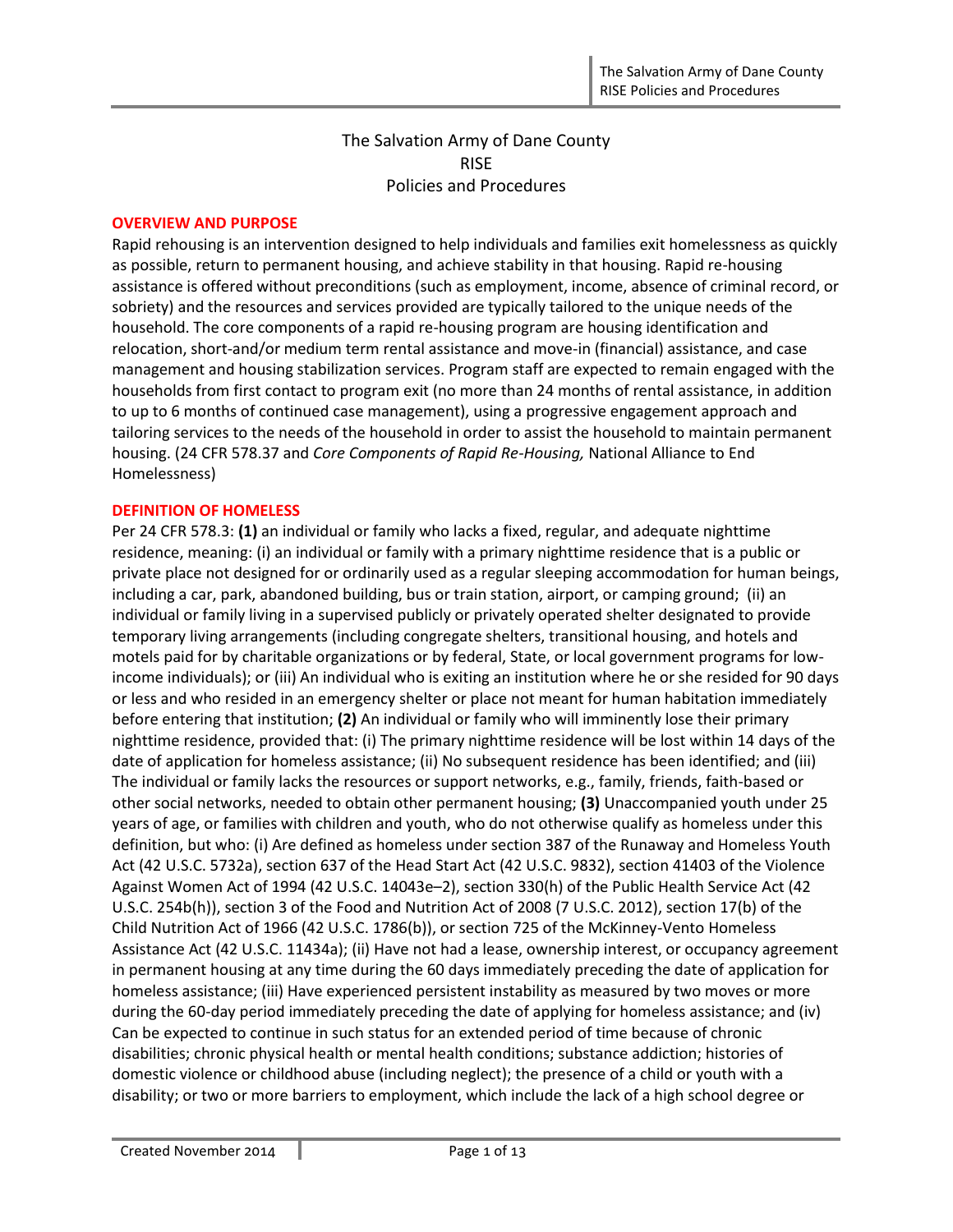General Education Development (GED), illiteracy, low English proficiency, a history of incarceration or detention for criminal activity, and a history of unstable employment; or **(4)** Any individual or family who: (i) Is fleeing, or is attempting to flee, domestic violence, dating violence, sexual assault, stalking, or other dangerous or life-threatening conditions that relate to violence against the individual or a family member, including a child, that has either taken place within the individual's or family's primary nighttime residence or has made the individual or family afraid to return to their primary nighttime residence; (ii) Has no other residence; and (iii) Lacks the resources or support networks, e.g., family, friends, and faith- based or other social networks, to obtain other permanent housing.

### **PARTICIPATION OF HOMELESS INDIVIDUALS**

The Salvation Army of Dane County's Advisory Board shall provide for the participation of not less than one homeless individual or formerly homeless individual on the Board's Program Committee for the consideration and development of policies and decisions regarding RISE (24 CFR 578.75(g)).

### **NON-DISCRIMINATION POLICY**

In accordance with 24 CFR 578.87(b), The Salvation Army is committed to non-discrimination in programs and delivery of services. This means that no one will be excluded from services on any basis not related to legitimate program concerns. Programs and services are provided on a non-discriminatory basis according to the needs of those to be served and the capacity, both financial and programmatic, of the specific services provided to address those needs. This commitment to appropriate service provision demands clearly developed criteria for program participation, as well as essential program rules and behavioral expectations.

### **FAIR HOUSING AND EQUAL OPPORTUNITY PRACTICE**

Consistent with 24 CFR 578.93(c), The Salvation Army of Dane County shall affirmatively market RISE program vacancies to all eligible persons regardless of race, color, national origin, religion, sex, age, familial status or handicap. Vacancies will be filled from Dane County's coordinated entry prioritization list. Further, program participants shall be provided with information on rights and remedies available under applicable federal, State and local fair housing and civil rights laws; a fair housing informational guide shall be distributed to all program participants.

### **STATEMENT OF CONFLICT OF INTEREST**

Please see Code of Conduct and Conflict of Interest Policy (4.19 pages 39-41) within The Salvation Army of Dane County Social Services Policy and Procedure Manual for practice consistent with 24 CFR 578.95.

### **PERSONNEL**

Program shall be adequately staffed by qualified personnel to ensure quality service delivery, effective program management, and the safety of program participants.

The Salvation Army of Dane County selects, for its service staff, only those employees and/or volunteers with appropriate knowledge, or experience, for working with individuals and families experiencing homelessness and/or other issues that put individuals or families at risk of housing instability.

The Salvation Army of Dane County provides training to all paid and volunteer staff on both the policies and procedures employed by the program and on specific skill areas as determined by the program.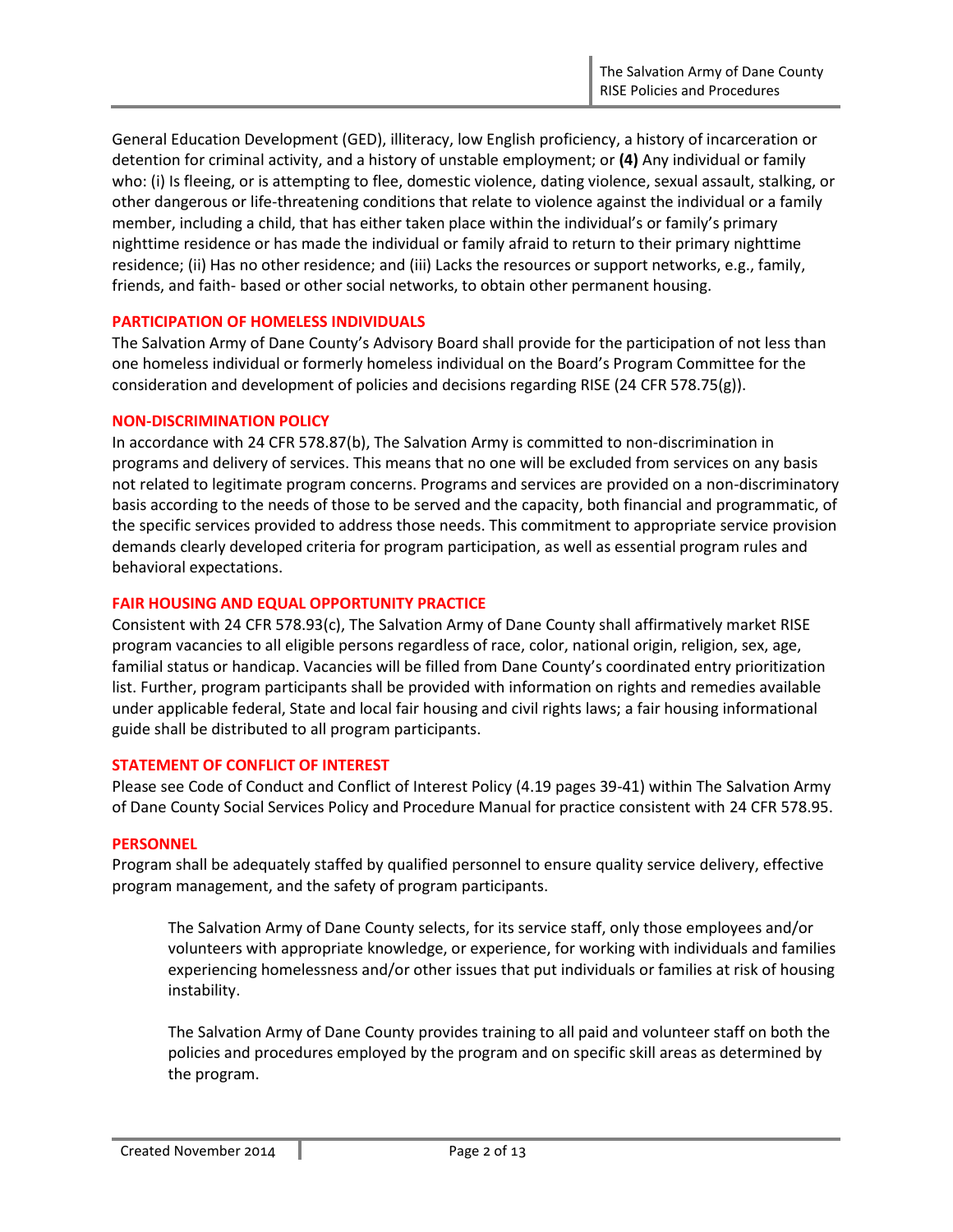All paid and volunteer service staff shall participate in ongoing and/or external training, and development to further enhance their knowledge and ability to work with individuals and families experiencing homelessness and/or other issues that put individuals or families at risk of housing instability.

All HMIS users must abide by the standard operating procedures found in the HMIS Policies and Procedures manual. Additionally, users must adhere to the privacy and confidentiality terms set forth in the User Agreement.

Agency staff with responsibilities for the supervision of case management activities and staff have, at a minimum, a bachelor's degree in a human service-related field and/ or demonstrated ability and experience that qualifies them to assume such responsibility.

Staff with supervisory responsibilities for overall program operations shall have, at a minimum, a bachelor's degree in a human service-related field and/or demonstrated ability and experience that qualifies them to assume such responsibility.

All staff member have a written job description that at a minimum addresses the major tasks to be performed and the qualifications required for the position.

Program staff and intern support shall track their time on the Program Staff Time Reporting Card (Attachment A) and Intern Activities Log (Attachment B), respectively.

The program operates under an affirmative action/civil rights compliance plan.

Housing Services Director shall review current cases and individual service plans on a regular and consistent basis to ensure quality/coordinated services.

### **PROGRAM COMPONENTS**

### Tenant-Based Rental Assistance

Through this tenant-based rental assistance model, program participants locate housing of their choice in the private rental market. If the participant later moves to another unit, he/she can take the rental assistance and use it in that new unit. Although tenant-based rental assistance program participants have the ability to move and retain the rental assistance, The Salvation Army may limit where participants may live if it is necessary to facilitate the coordination of supportive services. Recipients may require program participants to live in a specific area for their entire period of participation, or in a specific structure for the first year and in a specific area within their geographic area for the remainder of the period of participation (24 CFR 578.51(c)).

Rental assistance may be short-term for up to 3 months or medium-term for 3 to 24 months (24 CFR 578.37(a)(1)(ii)) , with an additional 6 months of supportive services thereafter. The goal of the system is to help the program participant move out of homelessness as quickly as possible.

The program must re-evaluate not less than once annually that the participant lacks sufficient resources and support networks to retain housing; a participant must notify the program of changes in income or other circumstances.

Created November 2014 | Page 3 of 13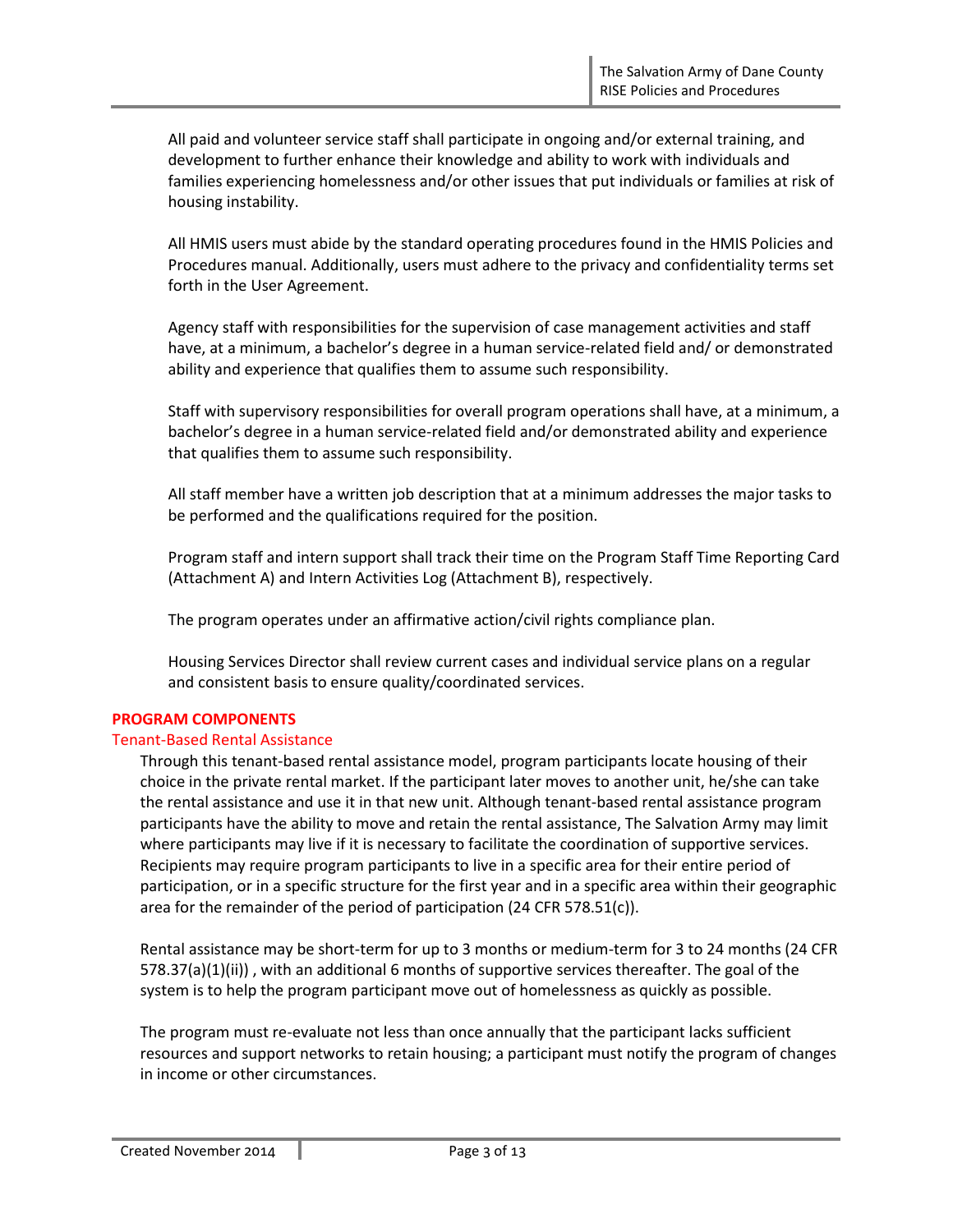Agency-paid rental assistance will supplement the household's contribution to rent so as to pay rent in its entirety. CoC rental assistance funds may pay for unit rent, first and/or last month's rent, security deposits (up to 2 months), property damage (not to exceed one month's rent) and vacancy payments (up to 30 days) (24 CFR 578.51).

The lease agreement must be for a term of at least one year and be automatically renewable upon expiration (24 CFR 578.51(l)(1))

Business Administrator is tasked with remitting rental subsidy to landlord or property management company by the agreed upon date as set forth in the Agency/Landlord Agreement (Attachment U). Business Administrator shall retain and maintain copies of payments made to landlord; copies shall be filed in the participant record, as well.

Program participants who have complied with all program requirements during their residence and who have been a victim of domestic violence, dating violence, sexual assault, or stalking, and who reasonably believe they are imminently threatened by harm from further domestic violence, dating violence, sexual assault, or stalking (which would include threats from a third party, such as a friend or family member of the perpetrator of the violence), if they remain in the assisted unit, and are able to document the violence and basis for their belief, may retain the rental assistance and move to a difference Continuum of Care geographic area if they move out of the assisted unit to protect their health and safety (24 CFR 578.51(c)).

### Household Contribution

As a condition of participation in the program, each program participant must agree to supply the information or documentation necessary to verify the program participant's income. Program participants must provide The Salvation Army with information at any time regarding changes in income or other circumstances that may result in changes to a program participant's contribution toward the rental payment.

The Salvation Army must examine a program participant's income initially using the Income Verification Form (Attachment G) or Certification of Zero Income (Attachment H), and at least annually thereafter, to determine the amount of the contribution toward rent payable by the program participant.

The program will pay 100% of the participant's first month's rent (not to exceed rent reasonableness) and security deposit.

If the household moves into housing between the  $1<sup>st</sup>$  and the  $15<sup>th</sup>$  of the month, that month will be considered the "first month." If the household moves into housing between the  $16<sup>th</sup>$  and the end of the month, the following month will be considered the "first month." In this situation, the program will provide 100% of the pro-rated rent in addition to the first month's rent.

Thereafter, participant contribution toward rent will be at least 30% of the household's monthly adjusted income (with a consideration for utilities; calculated using the Utility Allowance Information Sheet (Attachment S)), payable directly to the landlord. Unless a participant demonstrates extenuating need, submits a request for additional assistance in writing and the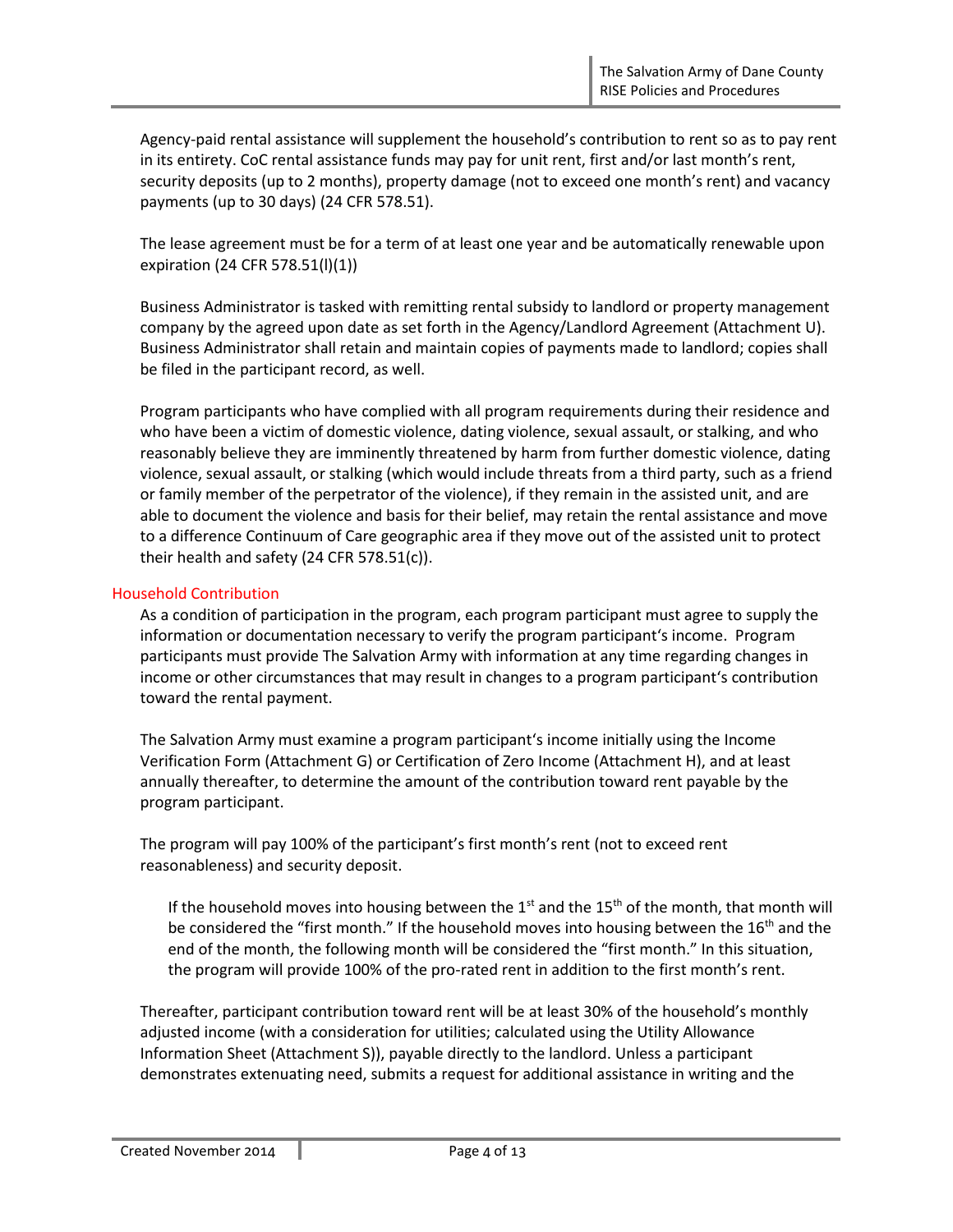request is approved by supervisory staff, RISE will provide rental assistance according to a tapered assistance model:

- a. 2<sup>nd</sup> and 3<sup>rd</sup> months of assistance: RISE will pay rent in its entirety minus 30% of the participant's monthly adjusted income participant will contribute 30% of their income towards rent
- b. 2<sup>nd</sup> quarter of assistance: RISE will contribute 50%; participants will contribute the remaining 50%.
- c. 3<sup>rd</sup> and 4<sup>th</sup> quarter (and beyond) of assistance: RISE will contribute 25%; participants will contribute the remaining 75%.

Adjustments to a program participant's contribution toward the rental payment must be made as changes in income or in family composition (e.g., birth of a child) are identified.

### Supportive Services

Individual case management is provided to program participants at least monthly. Case management includes the following:

*Housing Stability Case Management* assists participants in locating and obtaining suitable permanent housing, including:

- a. Assessment of housing barriers, needs, and preferences
- b. Development of an action plan for locating housing
- c. Housing search
- d. Outreach to and negotiation with owners
- e. Tenant counseling
- f. Assessment of housing for compliance with ESG requirements for habitability, leadbased paint, and rent reasonableness
- g. Assistance with submitting rental applications
- h. Understanding leases
- i. Arranging for utilities
- j. Making moving arrangements

*Ongoing Case Management* services include assessing, arranging, coordinating, and monitoring the delivery of individualized services to facilitate housing stability for a program participant who has obtained permanent housing through RISE by, for example:

- a. Developing an individualized housing and service plan, including planning a path to permanent housing stability
- b. Developing, securing, and coordinating services
- c. Obtaining Federal, State, and local benefits
- d. Monitoring and evaluating program participant progress
- e. Providing information about, and referrals to, other providers
- f. Conducting re-evaluations to determine on-going program eligibility
- g. Providing for educational and related services to families. Case Manager is responsible for ensuring that children and youth are enrolled in school and connected to the appropriate services within the community, including early childhood education programs such as Head Start, Part C of the Individuals with Disabilities Education Act and McKinney-Vento education services.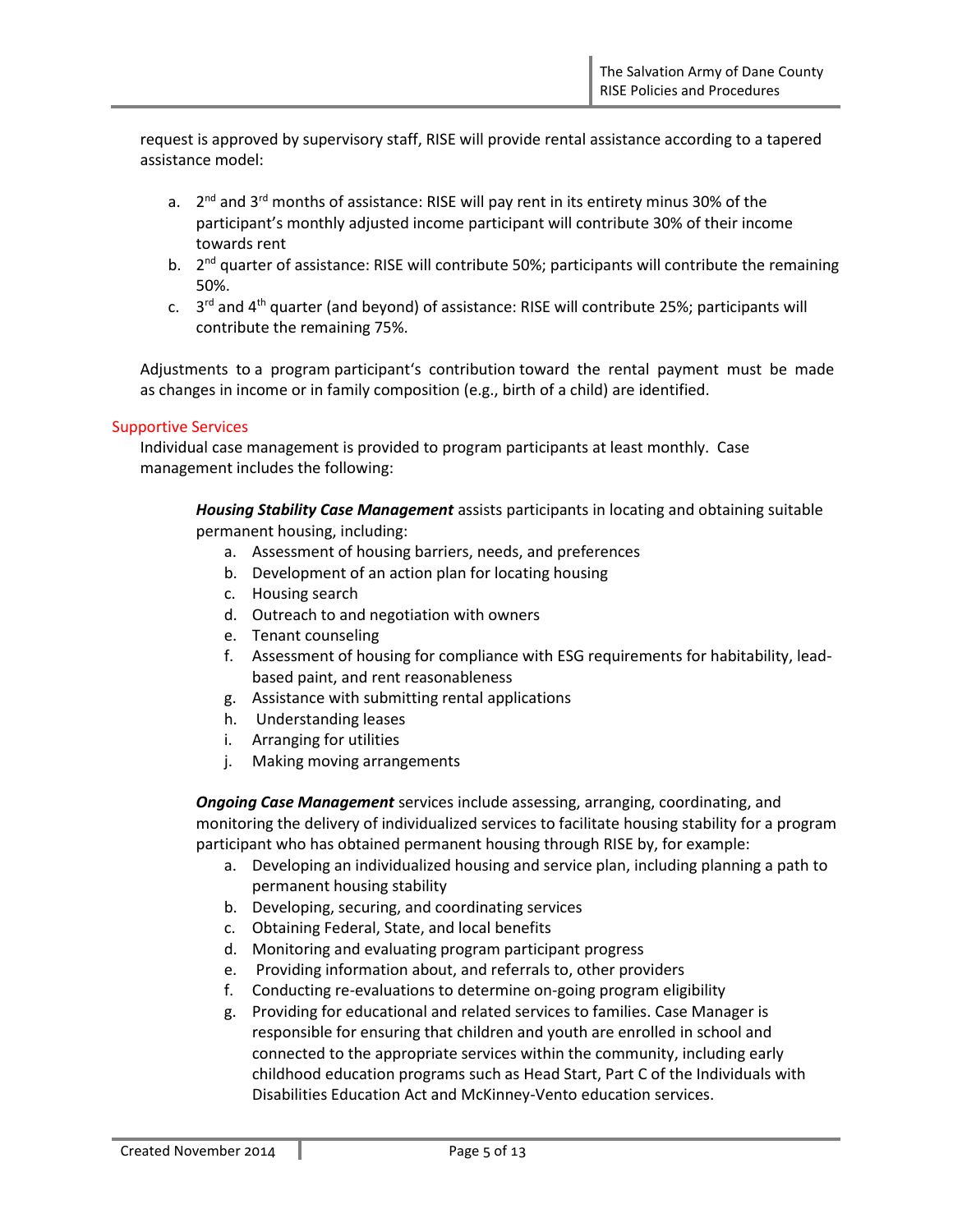h. Facilitating employment and training, education and/or job readiness.

Case Management includes the following types of contact: home visits, office visits, meeting at a location in the community, or phone calls.

The program will re-evaluate the household for continued eligibility every three months. To continue to receive rapid Re-housing assistance, the household must demonstrate:

- a. Lack of resources and support networks. The household must continue to lack sufficient resources and support networks to retain housing without program assistance. There is evidence the service package is adjusted according to household need.
- b. Need. The program must determine the amount and type of assistance that the household needs to (re)gain stability in permanent housing.
- c. Income. The household's annual income must be at or below 30% CMI.

RISE case manager(s) and program staff must record all daily HUD activities and corresponding task on the appropriate Program Staff Time Reporting Card (Attachment A) and submit monthly to Business Administrator.

RISE program staff shall be supported by an academic intern enrolled in a human servicerelated graduate degree program. Intern shall commit five hours, at minimum, per week to assisting RISE Case Manager with the assessment, arrangement, coordination and monitoring of individualized services to meet the needs of program participants. Intern shall record RISE-related time and tasks on the Intern Activities Log (Attachment B). Housing Services Director is tasked with recruiting intern(s) each academic year.

Program staff shall provide a continuity of services to all participants following their exit from the program. These services can be provided directly and/or through referrals to other agencies or individuals.

The program develops exit plans with the participant to ensure continued housing stability and connection with community resources, as desired.

The program should attempt to follow up with phone or written contact at least once after the client exits the program. A program may provide follow-up services that include identification of additional needs and referral to other agency or community resources in order to prevent future episodes of homelessness.

Program staff will encourage the program participants to take part in supportive services that are not disability-related services provided through the project as a condition of continued participation in the program. Examples of disability-related services include, but are not limited to, mental health services, outpatient health services, and provision of medication, which are provided to a person with a disability to address a condition caused by the disability (24 CFR 578.75(h)).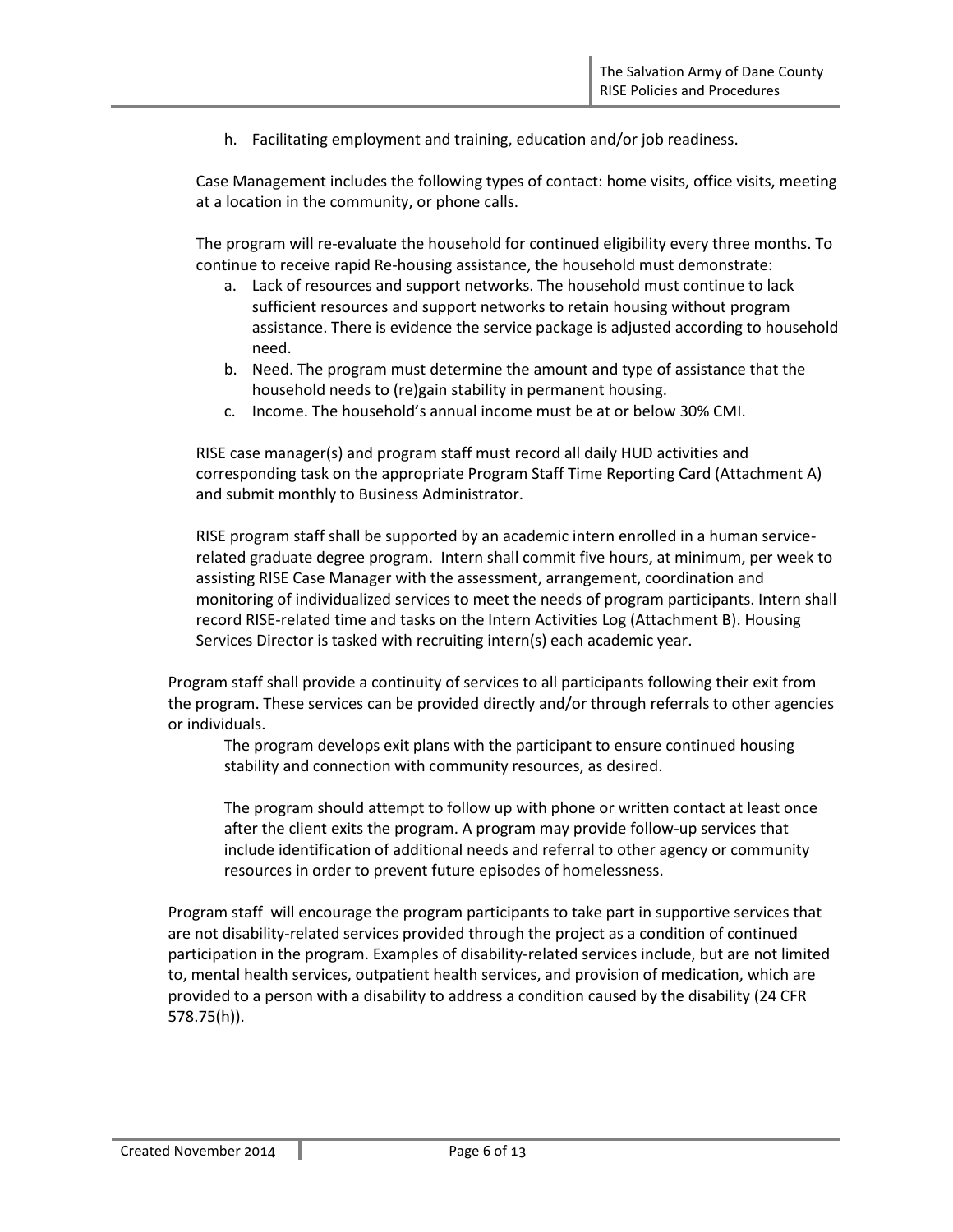### **PROGRAM ELIGIBILITY**

All adult program participants must meet the following program eligibility requirements:

- a. The households must have at least one minor child in the family.
- b. The household must meet either category 1 or category 4 of the homeless definition, as defined above. If the household meets category 4, they must also reside in one of the places set forth in category 1 at the time eligibility is determined. Homeless Verification form must be completed upon entry and be retained in the household's file.

These procedures must require documentation at intake, of the evidence relied upon to establish and verify homeless status. The procedures must establish the following order of priority for obtaining evidence:

- 1. Third-party documentation, including written and source documentation, and HMIS records;
- 2. Intake worker observations;
- 3. Certification from persons seeking assistance.
- c. The household's annual income must be at or below 30% CMI.
- d. The household must be assessed using the Vulnerability Index & Family Service Prioritization Decision Assistance Tool (VI-SPDAT) and matched to the appropriate CoC program. Households receiving a score of 4 through 8 are recommended for rapid rehousing. A copy of the VI-F-SPDAT shall be retained in the household's file.
- e. Households must lack sufficient resources and support networks necessary to retain housing without rapid rehousing assistance (24 CFR 578.37(E)).
- f. Adult household members are able to participate in developing and carrying out an appropriate housing stability plan and maintain accountability of said plan. Participants must agree to meet with a program case manager not less than once per month (24 CFR 578.37(F)).
- g. The household must display a willingness to work cooperatively with program staff and willingness to participate in case management.

### **REFERRAL PROCESS**

The Salvation Army will fill RISE vacancies upon referral from the community wide prioritization list from coordinated Intake upon confirmation that the household meets all program eligibility requirements.

Participants will complete a VI-F-SPDAT screening tool (Attachment C) prior to being added to the prioritization list and will be discussed at the bi-weekly family placement meetings. Participants may also be transferred from another Rapid Rehousing program or Permanent Supportive housing program if decided at the placement meeting that RISE is a better fit.

Program staff shall notify ineligible applicants of program denial using the Program Denial letter (Attachment E). A prospective program participant may be denied continued consideration if at any time in the application process if they fail to meet eligibility. Falsification of information during the screening process is grounds for denial.

### **RISE PARTICIPATION**

If a prospective applicant meets the eligibility criteria as defined above, has a VI-F-SPDAT score between 4 and 8, program staff shall schedule a meeting with the household. During this initial interview: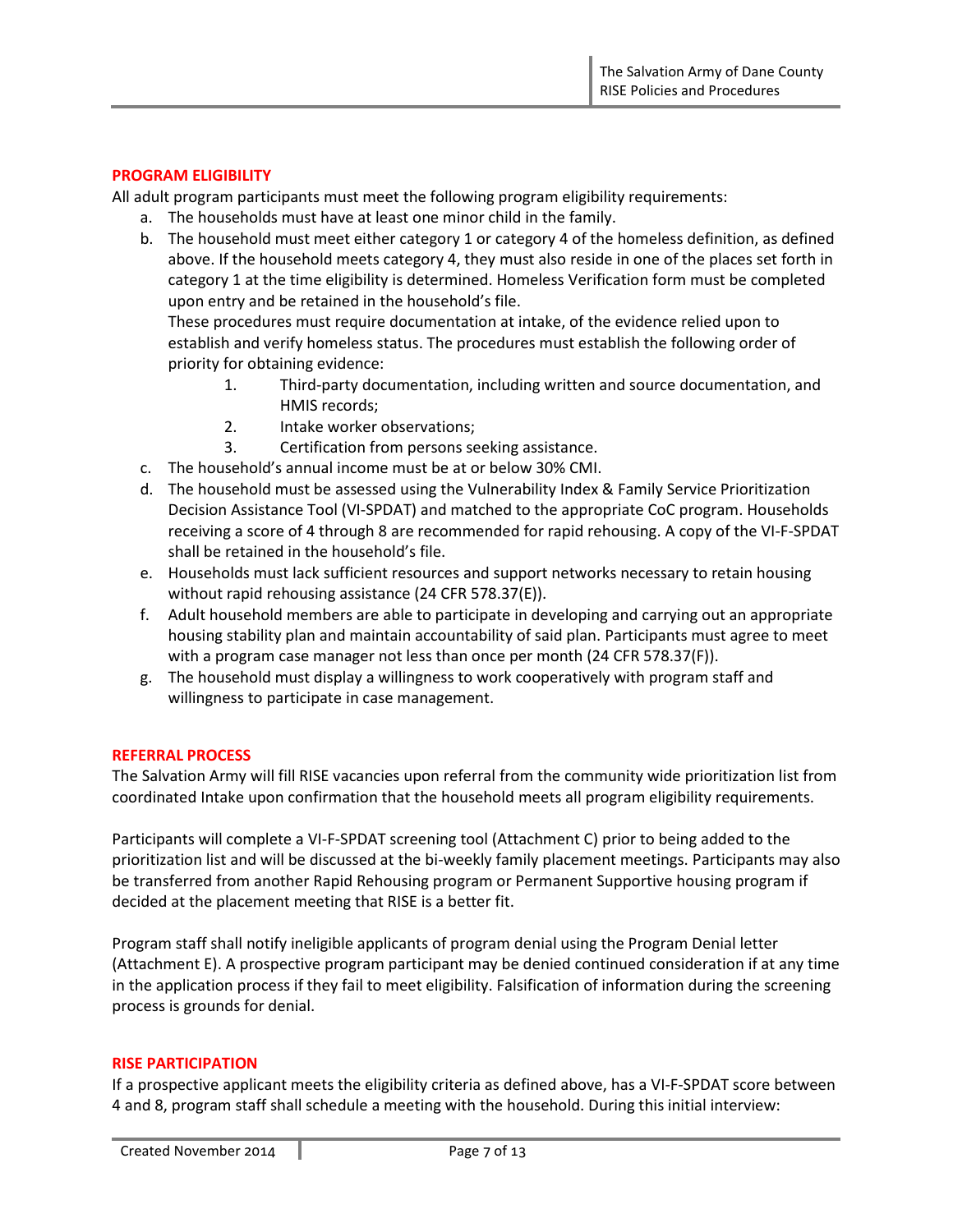Program staff shall provide a description of RISE, including program goals, guidelines and expectations.

Program staff and household shall complete the Homeless Verification form (Attachment F) if homelessness cannot be verified through HMIS.

Program staff shall work with the household to complete the Income Verification form (Attachment G). Household shall supply source documents (i.e. most recent wage statement, unemployment compensation statement, public benefits statement, bank statement) to verify income. Accordingly, documents and information collected to verify income should be dated within 30 days. However, for public assistance benefits, (e.g., SSI, food stamps), a benefits statement received any time within the twelve months prior to the time of application and reflecting current benefits received by a household is allowed. A copy of a recent bank statement indicating direct deposit is also acceptable. If the household does not have any source of income, household shall complete the Certification of Zero Income form (Attachment H).

Participant shall agree to release information to prospective landlords and/or supportive service partners (Attachment I).

Participant shall agree to release information to Homeless Management Information System (HMIS) (Attachment J) to allow for data collection.

Program staff shall collect HMIS data (Attachment K) from participant and enter (or update) into HMIS immediately.

If it is revealed that the household does not, in fact, meet eligibility criteria a denial letter will be circulated.

If enrolled into the program, program staff shall begin organizing the new household's client file using the Participant File Checklist (Attachment L) as a guide.

Upon acceptance into RISE, program staff shall invite the household for a follow-up meeting. During this meeting:

Program staff shall again, in great detail, explain the program guidelines and expectations (Attachment M). These rules and expectations should attempt to assure fairness, to avoid arbitrary decisions that may vary from client to client, or staff to staff.

Program staff shall review The Salvation Army's grievance policy (Attachment N).

Program staff shall review and distribute fair housing informational materials (Attachment O). To order additional Fair Housing informational guides, call the Fair Housing Center of Northeast Wisconsin at 920.560.4620. Households shall also receive Disclosure of Information on Lead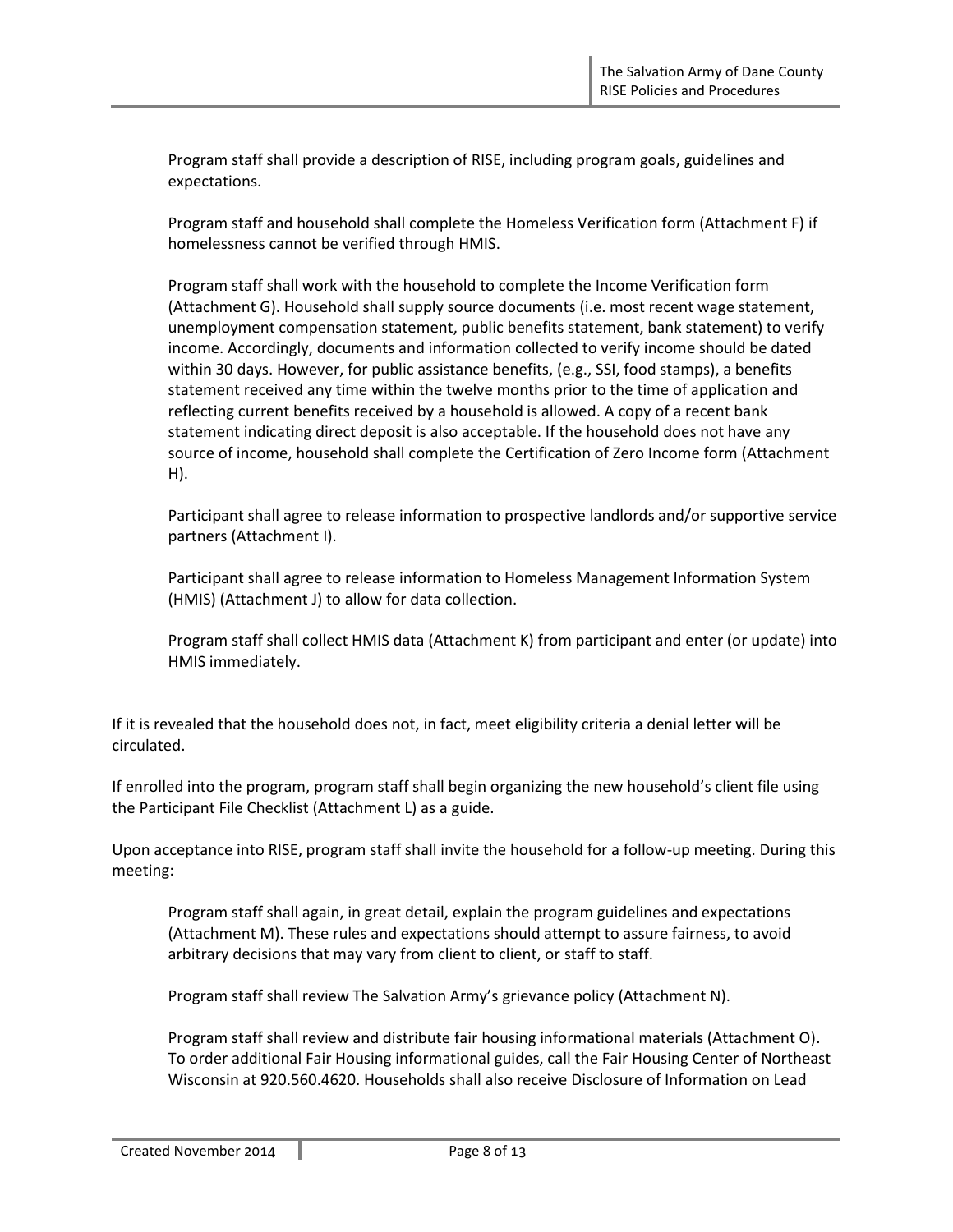Based Paint and Lead Based Paint Hazards (Attachment P1) and Protect Your Family from Lead in Your Home pamphlet (Attachment P2).

Program shall determine the participant rent calculation (Attachment Q). See Tenant Based Rental Assistance and Household Contribution sections.

Household and program staff shall embark upon a housing search. In locating housing, the program shall consider the needs of the individual or family experiencing homelessness.

Program staff shall assess potential housing for compliance with CoC requirements for Fair Market Rent and/or rent reasonableness and document in the household file accordingly.

Fair Market Rent is the preferable standard for determining rental assistance. If Rent reasonableness standards must be used, program staff shall utilize a uniform methodology for documenting comparable rents (Attachment R), case file checklists and forms, standards for certifying comparable rents as reasonable, appropriate staffing assignments (i.e. Case Manager/Intern conducts telephone and web-based searches and Housing Services Director responsible for approval) and strategies for addressing special circumstances. Rent reasonableness must be reviewed annually.

In addition to Fair Market Rent and rent reasonableness standards, program staff shall also consider utility allowances (Attachment S).

Program will assess prospective rental unit in accordance with Housing Quality Standards (Attachment T); document accordingly in the household file. See section below.

In addition, program staff will ensure that the rental unit is of suitable dwelling size (24 CFR 578.75(c)). The dwelling unit must have at least one bedroom or living/sleeping room for each two persons. Children of opposite sex, other than very young children, may not be required to occupy the same bedroom or living/sleeping room. If household composition changes during the term of assistance, The Salvation Army may relocate the household to a more appropriately-sized unit.

Prospective landlords shall agree to offer a 12-month, at minimum, lease which is automatically renewable upon expiration.

Upon acceptance into a rental unit:

Housing Services Director shall approve or deny rent subsidy based upon the above conditions (Attachment S – For Office Use Only).

Program staff shall describe the terms and conditions of the RISE program to the prospective landlord/owner. Agency and landlord/owner sign the Agreement (Attachment U).

Retain a copy of the lease agreement in the participant file.

Created November 2014 | Page 9 of 13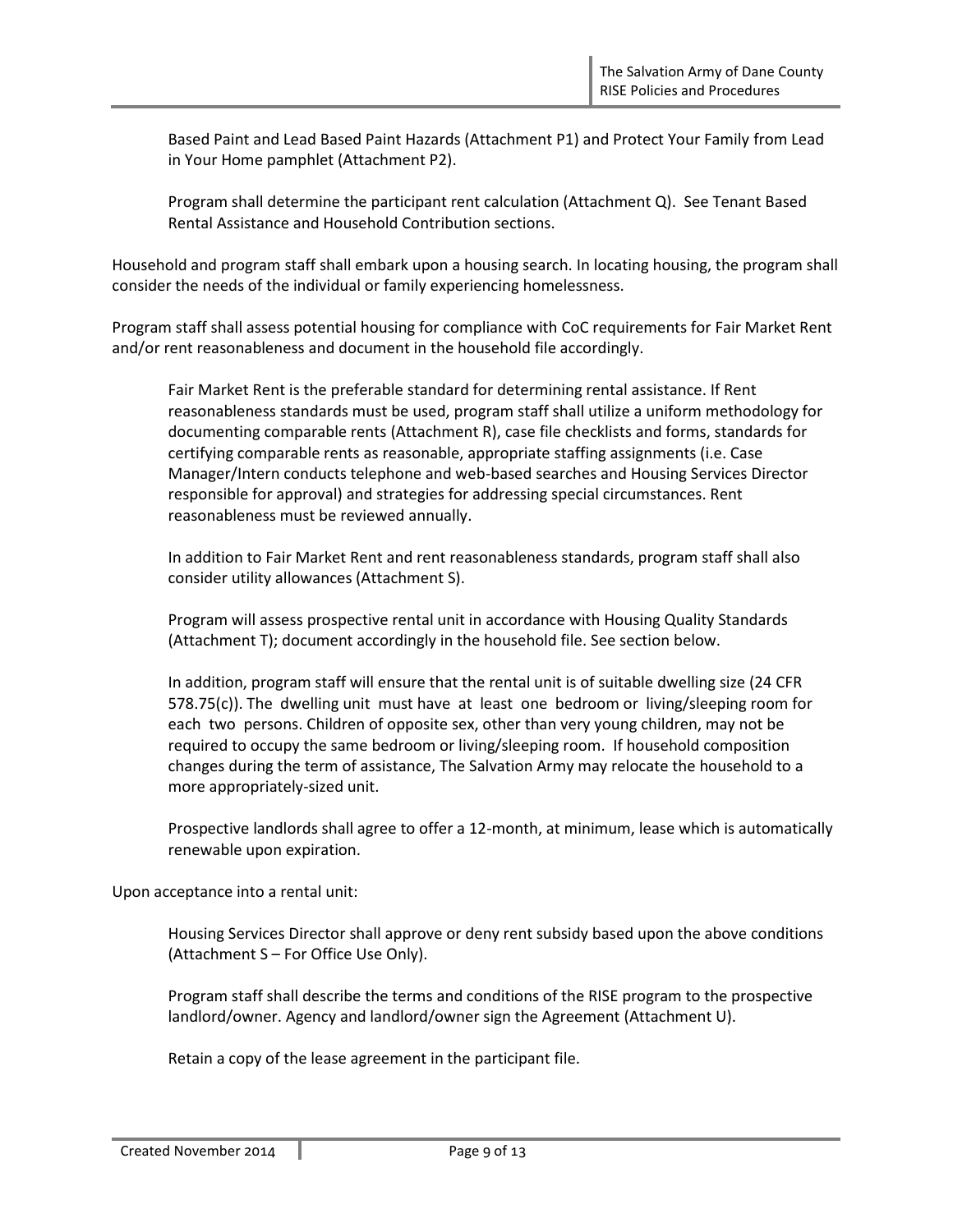The program and the participant discuss, agree upon and sign a housing stabilization plan. Program staff shall discuss access to pantry assistance (Attachment V) and More Smiles care.

The program must re-evaluate not less than once annually that the participant lacks sufficient resources and support networks to retain housing. Evidence (Attachment W) that the household's service package was reviewed and adjusted accordingly must be documented.

Participants must notify the program of changes in income or other circumstances including but not limited to changes of household composition or need.

### **PROGRAM DISMISSAL**

Households are subject to program early termination if:

- a. A participant fails to pay their portion of rent despite having the financial means.
- b. A participant exhibits a violent action(s) and/or expresses a threatening statement towards The Salvation Army or The Road Home that are deemed serious in nature by the agency. THERE IS NO APPEAL FOR ENGAGING IN THIS BEHAVIOR.
- c. A participant possesses any illegal weapon in the rental unit. Failure to disclose legal weapons to program staff will result in termination. THERE IS NO APPEAL FOR ENGAGING IN THIS BEHAVIOR.

Before termination, program staff must notify participants of program non-compliance and work towards corrective action (Attachment X). If the plan is not adhered to and non-compliance persists, The Salvation Army may terminate assistance (Attachment Y) with 10 days notice to a program participant who violates program requirements or conditions of occupancy. However, staff must make a vigorous and documented attempt to find an alternative placement for the program participant being terminated. Termination under this section does not bar the provider from providing further assistance later to the same participant.

In terminating assistance to a program participant, The Salvation Army must have a formal process that recognizes the rights of individuals receiving assistance under the due process of law. This process, at a minimum, must consist of:

- a. Providing the program participant with a written copy of the program rules and the termination process before the participant begins to receive assistance;
- b. Written notice to the program participant containing a clear statement of the reasons for termination;
- c. A review of the decision, in which the program participant is given the opportunity to present written or oral objections before a person other than the individual (or a subordinate of that individual) who made or approved the termination decision;
- d. A representative of The Salvation Army of Dane County leadership must validate said decision before becoming final; and
- e. Prompt written notice of the final decision to the program participant with assistance and referrals to other services that are relevant given the client's needs.

# **HOUSING QUALITY STANDARDS**

Housing leased with CoC program funds, or for which rental assistance payments are made with CoC program funds, must meet HUD housing quality standards (HQS). Before any assistance may be provided on behalf of a program participant, program staff must physically inspect each unit to assure that the unit meets HQS (Attachment T).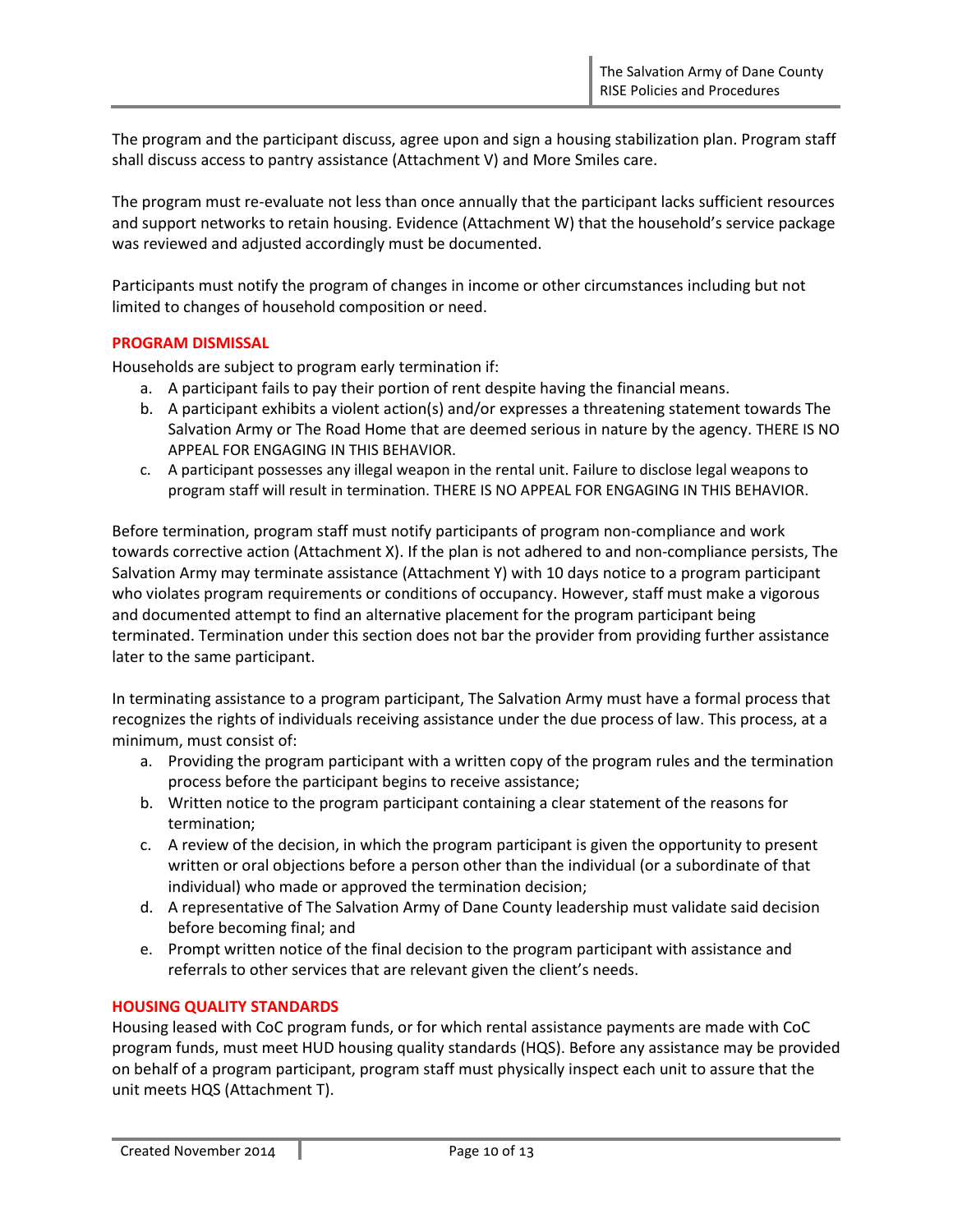Assistance will not be provided for units that fail to meet HQS, unless the owner corrects any deficiencies within 30 days from the date of the initial inspection and program staff verifies that all deficiencies have been corrected.

The Salvation Army must inspect all units at least annually during the grant period to ensure that the units continue to meet HQS. The Salvation Army shall retain documentation to demonstrate compliance with HQS.

Regarding Environmental Review standards, RISE is Exempt/Categorically Excluded Not Subject to 58.5 as program participants determine the location of their unit. "Environmental Review for Activity/Project that is Exempt or Categorically Excluded Not Subject to Section 58.5" form shall remain on file with Business Administrator. This form (Attachment Z) must be completed and signed annually (contract year). The City of Madison will complete environmental reviews (and exemptions) on behalf of the CoC annually; CoC shall coordinate.

### **DOCUMENTATION**

### Client Files

The file maintained on each participant should, at a minimum, include information required by HUD, participation agreements, service plans, case notes, information on the services provided both directly and through referrals to community agencies and individuals, and any follow-up and evaluation data that are compiled.

Client information must be entered into HMIS in accordance with the data quality, timeliness and additional requirements found in the HMIS Policies and Procedures manual. At a minimum, programs must record the date the client enters and exits the program, and update the client's information as changes occur.

The program will maintain each participant file in a secure place and shall not disclose information from the file without the written permission of the participant as appropriate except to project staff and other agencies as required by law. Participants must give informed consent to release any client identifying data to be utilized for research, teaching and public interpretation.

Per The Salvation Army's record retention policy, case records of service to clients or client groups (families) will be retained for a minimum of seven years following the last client contact.

### Financial Records

All records pertaining to CoC funds must be retained for the greater of 5 years or the participant records must be retained for 5 years after the expenditure of all funds from the grant under which the program participant was served. Copies made by microfilming, photocopying, or similar methods may be substituted for the original records. Records pertaining to other funding sources must adhere to those record retention requirements (24 CFR 578.103(c)).

### **PROGRAM MATCH**

The Salvation Army of Dane County must match all grant funds, except for leasing funds, with no less than 25 percent of funds or in-kind contributions from other sources (24 CFR 578.73).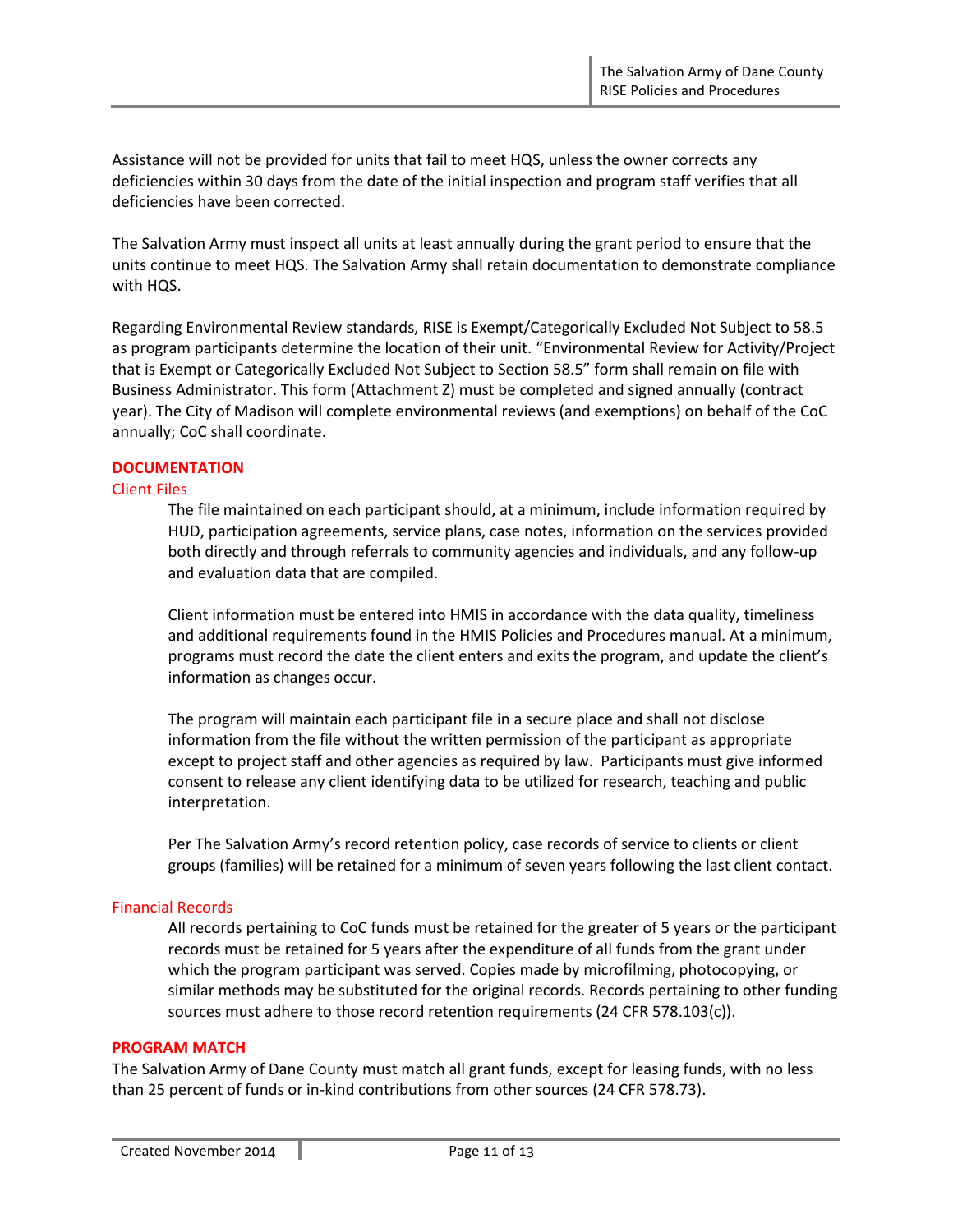Cash sources. The Salvation Army of Dane County may use funds from any source, including any other federal sources (excluding Continuum of Care program funds), as well as State, local, and private sources, provided that funds from the source are not statutorily prohibited to be used as a match. The recipient must ensure that any funds used to satisfy the matching requirements of this section are eligible under the laws governing the funds in order to be used as matching funds for a grant awarded under this program.

In-kind contributions. The Salvation Army of Dane County may use the value of any real property, equipment, goods, or services contributed to the project as match, provided that if The Salvation Army of Dane County had to pay for them with grant funds, the costs would have been eligible.

# **DATA, QUALITY CONTROL AND EVALUATION**

Case Manager will be responsible for tending to landlord relations. Interim reviews will be entered quarterly, at minimum, into HMIS and managed by Case Manager.

Case Manager and day-to-day operation will be directly overseen by Housing Services Director. Housing Services Director will check-in with respective landlords/property managers/owners by phone and written survey quarterly. Housing Services Director shall run monthly HMIS data completeness reports to ensure Case Manager data compliance. Further, Housing Services Director will hold formal monthly meetings with Case Manager to review cases and track goals as they relate to individual families and HUD measures; informal consultation and collaboration will be held as needed.

Social Services Executive Director shall oversee program operation and contract compliance. Social Services Executive Director will be tasked with creating and maintaining a RISE policy and procedure manual.

Program efficacy and progress towards HUD goals will be rigorously monitored and reviewed by Social Services Executive Director, Housing Services Director and Case Manager quarterly.

Social Services Executive Director and Business Administrator will manage contractual obligations as described above.

Business Administrator is tasked with managing eligible costs, submitting timesheets and drawing down funds from HUD.

The Salvation Army shall comply with the evaluation and planning guidelines below. The Salvation Army shall exhibit due regard for participant privacy in conducting and reporting its evaluation.

CoC Core Committee. The Salvation Army of Dane County shall have at least one staff representative attend and participate in Dane County's CoC Core Committee.

Homeless Management Information System (HMIS) records. Housing Services Director shall ensure records within HMIS are complete and accurate. Housing Services Director shall run appropriate data completeness reports within HMIS at least monthly; any incomplete or inaccurate data shall be remediated by case manager(s) immediately.